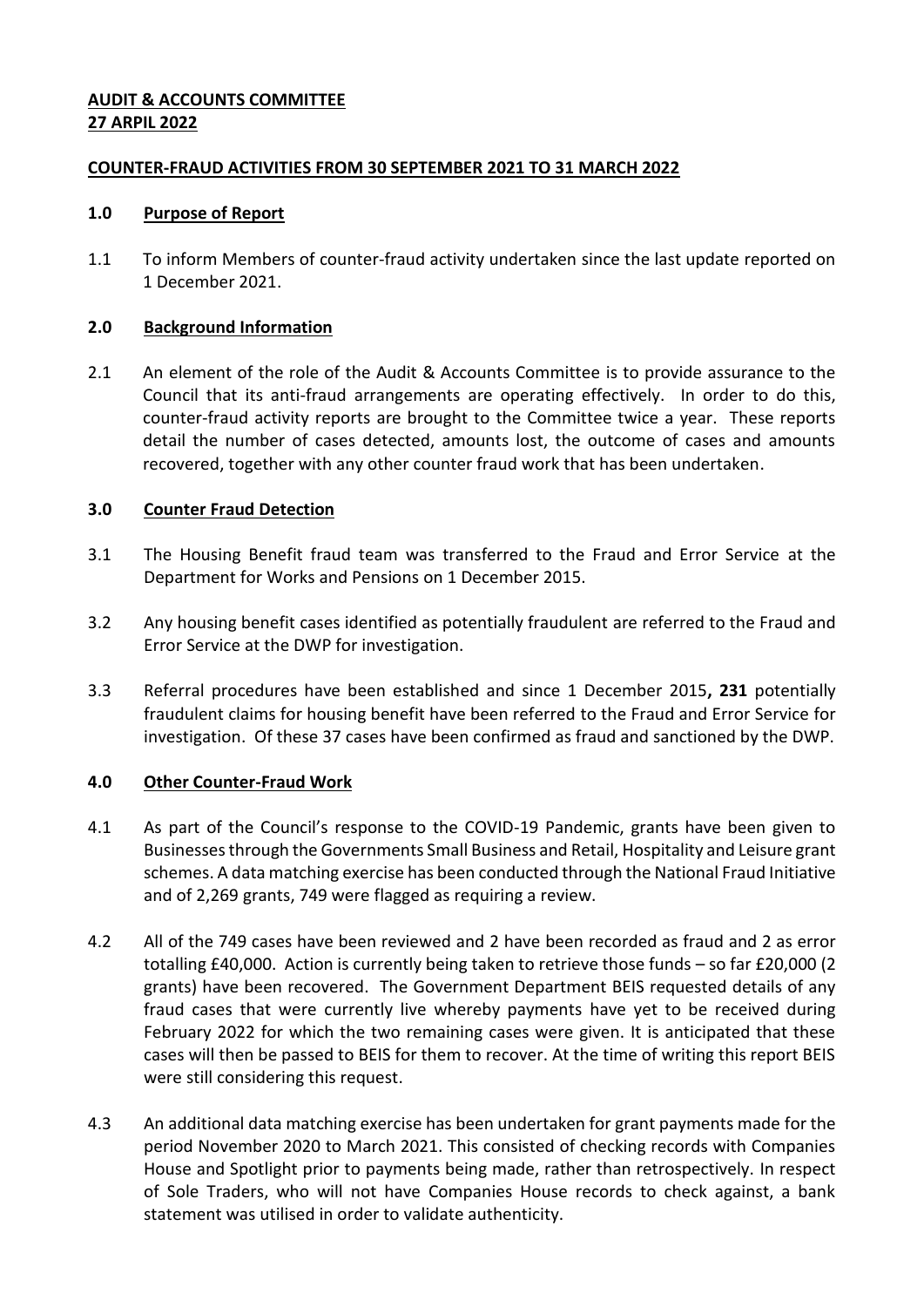- 4.4 In respect of the Restart grants, Omicron and additional ARG grants paid from April 2022 onwards, Spotlight checks were mandated prior to payment of grant in order to reduce the likelihood of fraudulent payments being made. This included checks to Companies House. In respect of Sole Traders, who will not have Companies House records to check against, a bank statement was utilised in order to validate authenticity.
- 4.5 Based on the Fraud Risk Register that was presented to the committee on the 21 April 2021, a further action that was identified has also been completed:
	- Acquisitions and Disposals policy adopted at Policy and Finance Committee 25<sup>th</sup> November 2021
- 4.6 The annual full review of the Fraud Risk Register has been commissioned with Assurance Lincolnshire and this took place during April 2022. The results of this will be brought to the July Audit and Governance Committee.

# **5.0 The National Fraud Initiative (NFI)**

- 5.1 The National Fraud Initiative (NFI) is a data-matching exercise where electronic data is collected from numerous agencies including police authorities, local probation boards, fire and rescue authorities as well as local councils and a number of private sector bodies. The data collection is carried out by the Cabinet Office and is reviewed for any matches that might reveal fraudulent activity. e.g. a record of a person's death exists, but that person is still claiming state pension. The potential matches are sent to individual bodies for investigation to check if there is another, innocent explanation. Most data sets are currently submitted every two years, apart from single person discount data which is submitted every year.
- 5.2 During 2021/22 1,567 Council Tax the single person discount awards were investigated. Of the matches generated by NFI, 142 cases of suspected fraud were identified 20 cases of error amounting to £98,216.38.
- 5.3 Of the other data sets 163 cases have been processed and of these 27 cases have been classified as error, mainly due to deceased persons that were still registered on the housing waiting list.
- 5.4 A County wide approach is currently being considered for the 2022/23 exercise further information is expected to be available in June 2022.

# **6.0 Equalities Implications**

6.1 There are no equality implications, as all cases of fraud and error are investigated, regardless of the characteristics of the persons involved.

# **7.0 Financial Implications (FIN22-23/2117)**

7.1 Overpayments can be a serious drain on the Council's resources, whether due to fraud or error. Work undertaken to prevent and detect fraud and error and to reclaim overpayments can support the Councils' financial position.